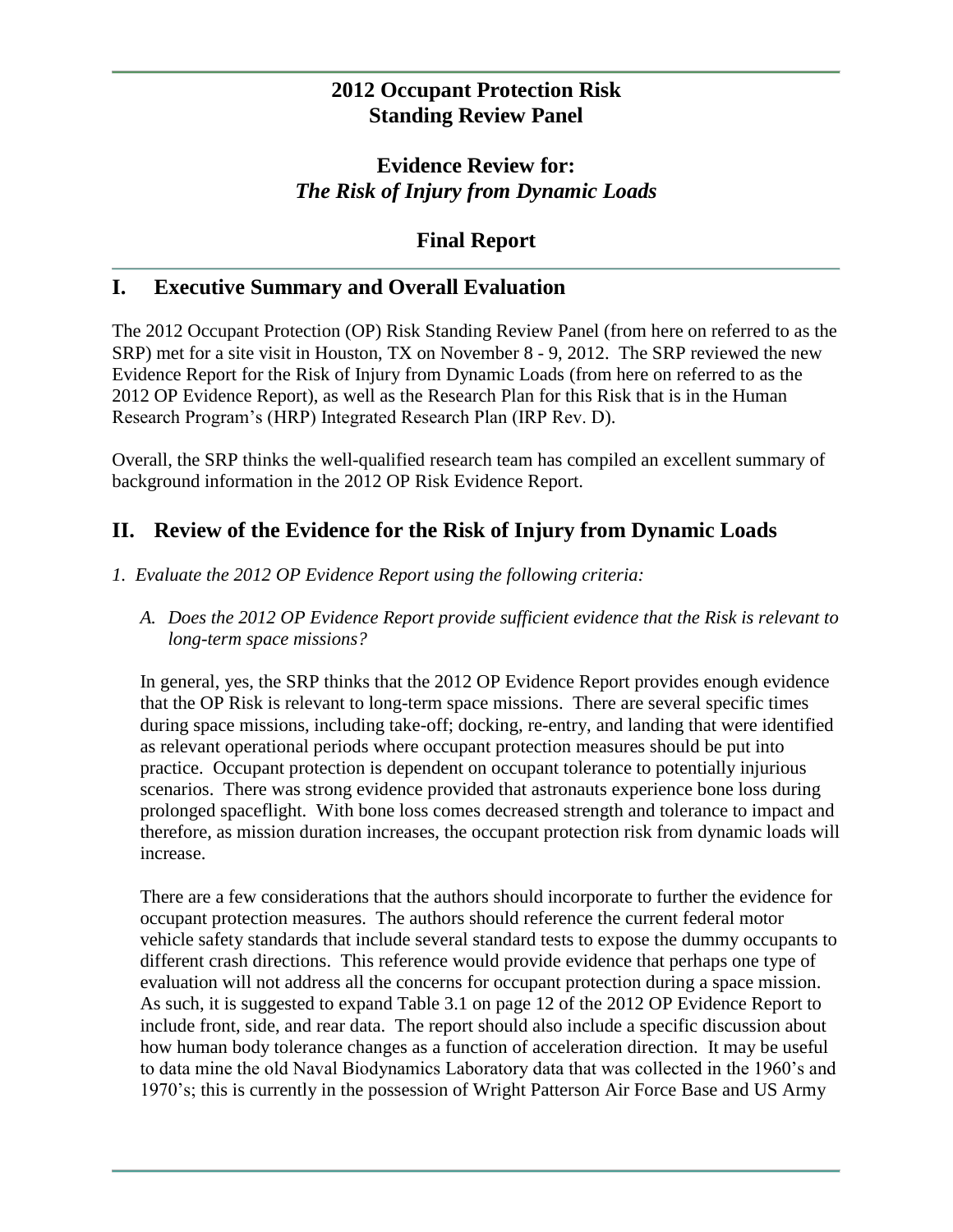Base Fort Rucker. There are many tests that were run at low levels in different directions (vertical and horizontal) on human volunteers that may provide insight. The discussion centered around more severe trauma (The Abbreviate Injury Scale (AIS) =3+) because that was what was developed for the automotive environment; a greater emphasis on moderate and lower-severity level injuries is desirable. Lower severity injuries may result in astronauts being unable to egress and, or exit the vehicle, whereas for automotive type injuries, these lower level <AIS 3 injuries are not of serious concern. For example, things like a broken leg preventing the astronaut from exiting a vehicle.

Regarding low severity injuries, the 2012 OP Evidence Report could be improved by adding details of the risk for low severity injuries including concussions and soft tissue strains. As addressed on page 4 in Section II. 1. I below, sports-related concussion research should be referenced and discussed: Pellman EJ, Viano DC, et al. "Concussion in Professional Football: Summary of the Research Conducted by the National Football League's Committee on Mild Traumatic Brain Injury." Neurosurg Focus, 2006; 21(4).

The SRP also thinks it would be good to include a set of injury risk curves showing the probability of injury for different AIS values. The following figure was taken from Hayes WC, Erickson MS, and Power ED. "Forensic Injury Biomechanics." Annu Rev Biomed Eng, vol. 9, pp. 55-86, 2007.



Lastly, the SRP thinks that Figure 3-21 on page 25of the 2012 OP Evidence report should be improved. The change in L1-S1 angle is not adequately illustrated. The pre-bed rest image includes lines drawn through the superior endplates of L1 and S1 while the post-bed rest image includes horizontal lines which do not seem to be aligned with any anatomical structures.

#### *B. Is the risk properly stated in the HRP Program Requirements Document?*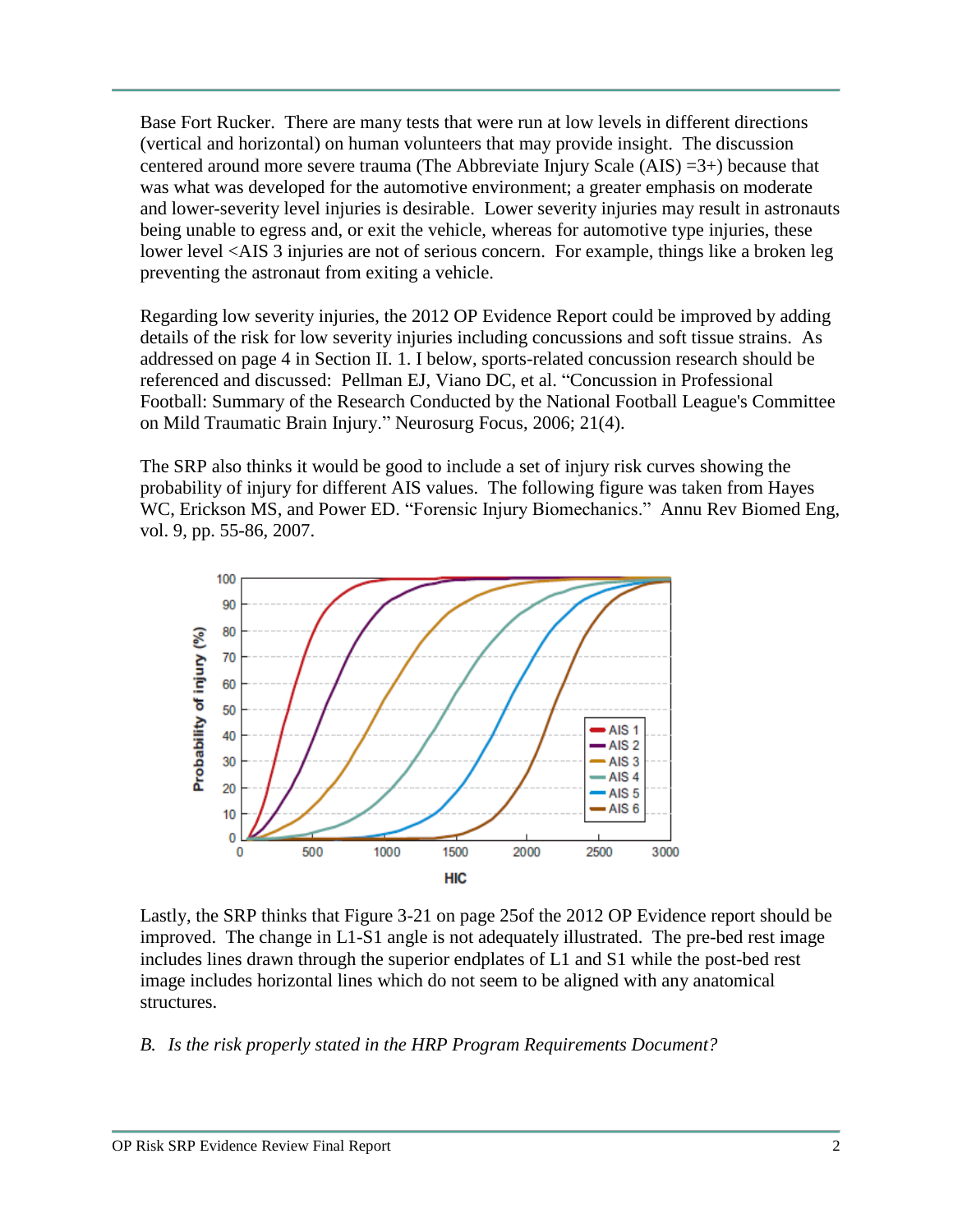The SRP suggests rewording the Risk Statement with an expanded definition that includes examples: "Given the range (e.g., magnitude, direction, and duration) of anticipated dynamic loads…" There should also be wording added to the Risk and Risk Statement about possible events that could occur during flight such as docking with another entity or impacts with other objects. It seemed to the SRP that there were other potential risks of occupant injury during the flight portion of the mission – not just on take-off and landing. Indeed, the current desire by NASA standard-3001 is that crewmembers be protected during all "dynamic mission phases".

## *C. Is the text of the short description of the Risk provided in the HRP PRD clear?*

The SRP thinks it was not entirely clear that the description implied an inclusion of off nominal phases of landing such as potential of crew injury with off nominal chute opening (a 500 ms event) that might need to be addressed. Also, the last sentence in the context section on page 24 of the PRD should be in quotes if it is from a report. The SRP suggests deleting the part of the sentence "and should incorporate conformal helmets and neck restraint design similar to those used in professional auto racing" as it refers to a specific intervention that may not always be appropriate.

### *D. Does the evidence make the case for the knowledge-type gaps presented?*

Yes, but the SRP suggests expanding the wording of some of the knowledge-type gaps presented:

- $\circ$  OP1: Quantification of the risk of injury due to vehicle orientations and complex dynamics including multiple collision events transmitted to the occupant.
- o OP3: Quantification of the risk of injury related to gender, age, anthropometry, preexisting degenerative musculoskeletal conditions, and prior history of musculoskeletal injuries.
	- NASA should consider using the scientific term "sex differences" instead of gender.
- o OP5: This should be split into two knowledge-type gaps as follows:
	- Determination of criteria for low risk of high-severity injury  $\langle 5\% \rangle$ . The current injury risk curves for higher-severity injuries are all being used at the 15-50% risk levels. If NASA wants to ensure very low injury risk (<5%) for even these higher-severity injuries, the SRP thinks that additional effort needs to be made to ensure that at the lower-risk levels the curves are still valid. Alternate statistical techniques may be necessary to derive the appropriate risk curves (even using existing data).
	- Not enough knowledge to determine the risk of low-severity injury (e.g., clavicle injuries and concussions).
- o OP6: Adequate assessment methods (e.g., models, dummies, human surrogates) validated for the spaceflight environment.
- *E. Are there any additional knowledge-type gaps in knowledge that should be considered for this specific Risk?*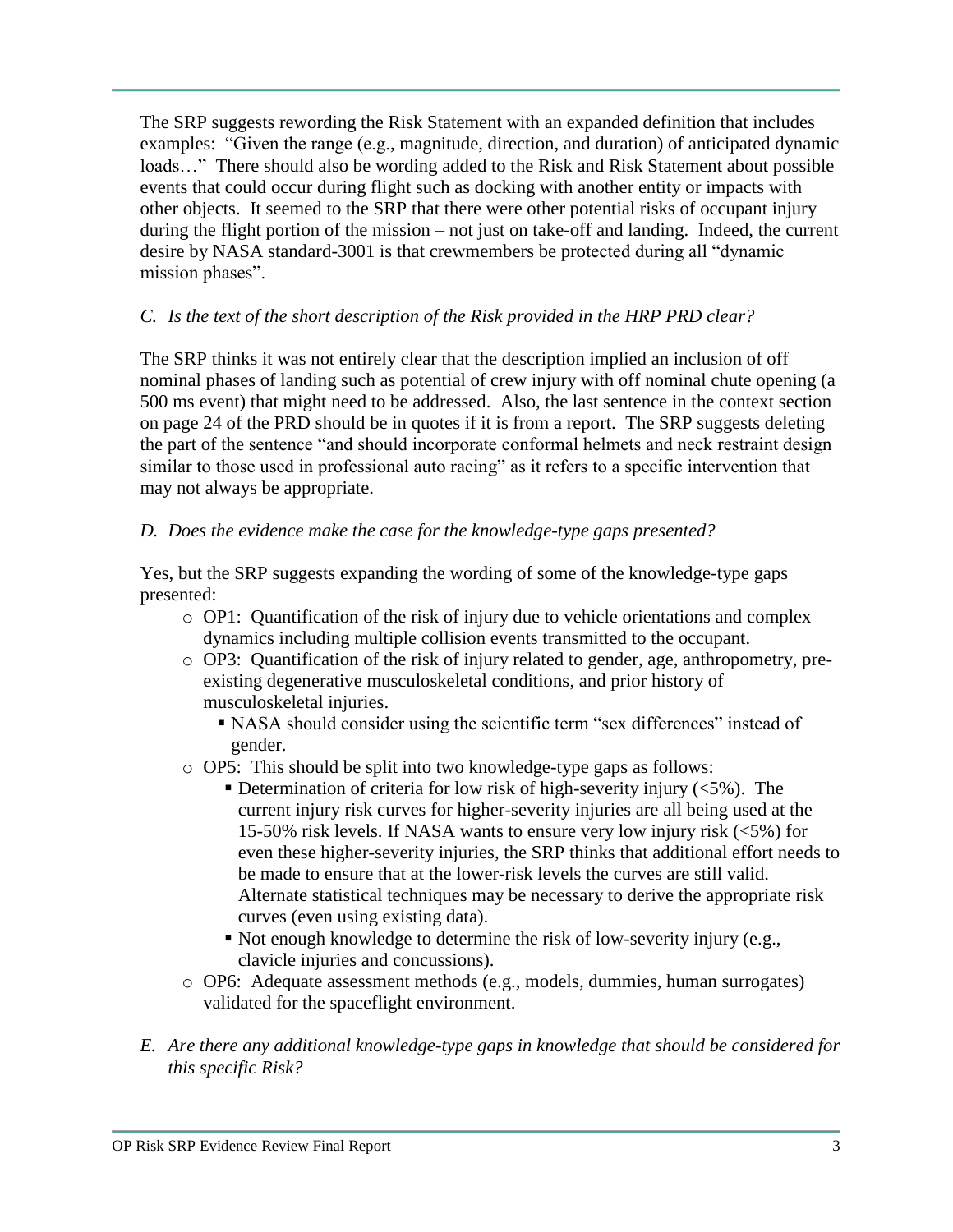Comments included above in Section II. 1. D.

*F. Does the Evidence Report address relevant interactions between this Risk and others in the HRP PRD/IRP (Integrated Research Plan, Rev. D)?*

The SRP was pleased with the interaction between the OP discipline and the bone discipline, specifically pertaining to occupant deconditioning and its effect on strength and tolerance to dynamic loads. Toward this end, the SRP thought that spine bone strength data is important and should be included in as a discussion in the 2012 OP Evidence report (hip data is reported).

The SRP encourages the OP discipline to look at other disciplines for relevant interactions. The SRP thought specifically of space human factors engineering to design safe interiors to minimize limb flail injuries during dynamic phases of flight, but there may be other interactions as well.

*G. Are the qualifications of the author(s) appropriate for identifying the evidence necessary to characterize the given Risk?*

Yes, the SRP thinks the team is very knowledgeable and has enough team members of different disciplines and backgrounds to make assessments. The SRP thinks that the team is very strong in engineering and basic science. The team may be further strengthened by adding or consulting with a flight surgeon.

### *H. Is there information from other disciplines that need to be included in the Evidence Report?*

The SRP encourages the OP discipline to examine other disciplines for information that may influence human tolerance to injury and should be included in their Evidence Report such as:

- o Endocrine literature for hormonal changes and their effects on tolerance to injury.
- o Quantification of bone mineral density vs. bone strength.
	- A plot from the literature of spine strength vs. bone mineral density should be included.
- o Literature pertaining to the effects of muscle bracing on injury risk during dynamic loading. Several groups (e.g., Gunter Siegmund at MEA Forensic Engineers & Scientists) have studied these effects during low-energy rear impacts.
- *I. Is the breadth of the cited literature sufficient?*

In general, the authors have cited a comprehensive literature. The SRP thinks additional reference material would help to improve certain areas. Some suggestions are provided. The authors might refer to the National Automotive Sampling System (NASS-CDS) data reports called "Traffic Safety Facts" which has data on injuries in different crash modes and, or directions (found at: [http://www.nhtsa.gov/NCSA\)](http://www.nhtsa.gov/NCSA) and injury epidemiology from fast boat operators (Ensign W, Hodgdon JA, Prusaczyk WK, Shapiro D, and Lipton M. "A survey of self-reported injuries amoung special boat operators." Naval Health Research Center, NHRC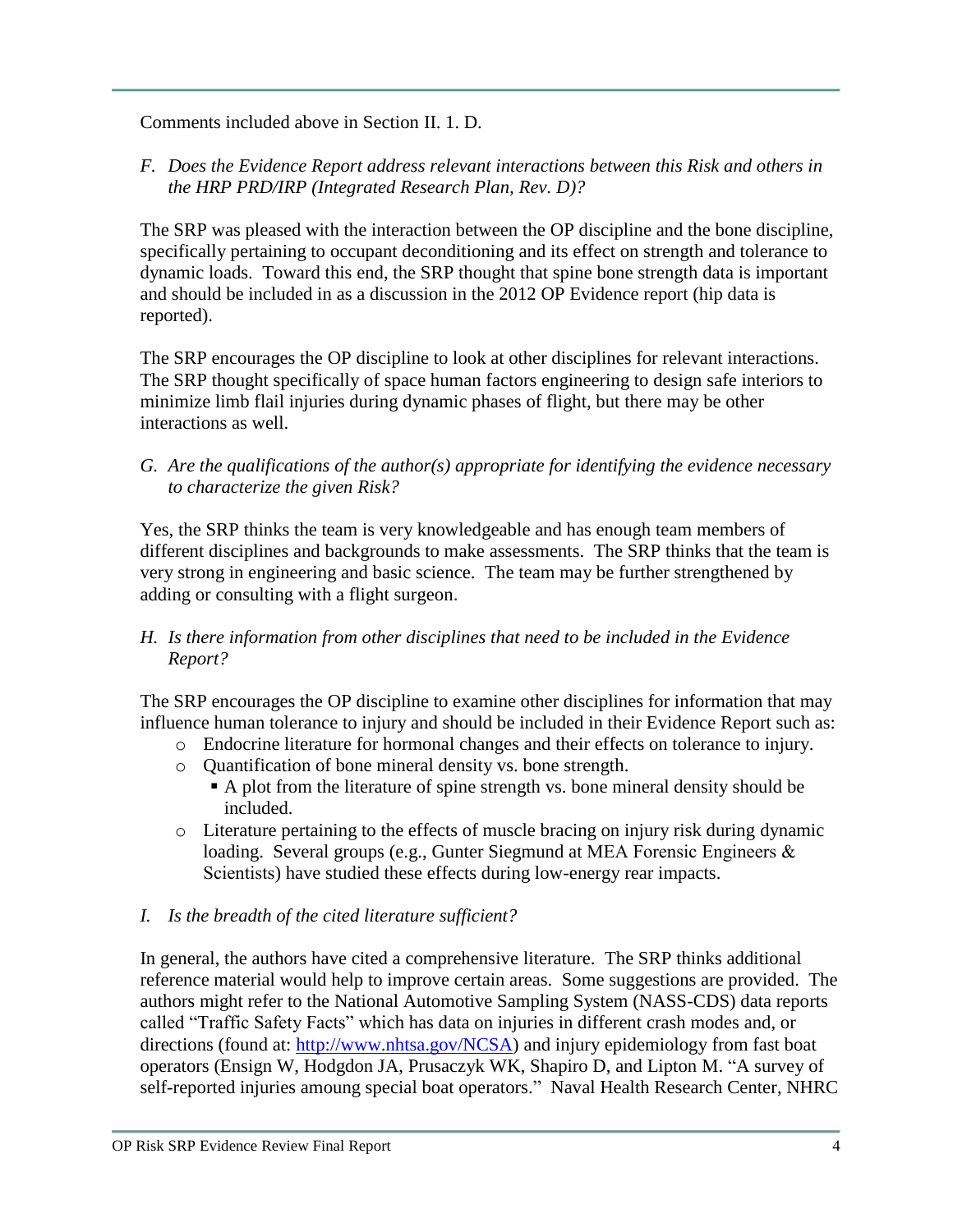Report No. 00-48, San Diego, 2000.). The series of medical articles published on low severity head injuries (concussions) from National Football League data (referenced on page 2 in section II. 1. A). There was some head-to-torso kinematic data presented by Philippens in the 2004 International Research Council on the Biomechanics of Impact (IRCOBI) conference on frontal oblique impacts that might help to explain the differences with different directions of impact.

## *J. What is the overall quality and readability of the Evidence Report?*

In general, the SRP thought the 2012 OP Evidence Report was well written, organized, and illustrated and served its purpose well.

### *2. Provide comments on any important issues that are not covered by the criteria in #1 above.*

It was surprising that the modeling data presented did not include more actual acceleration traces from either the vehicle frame or seat structures. Example of gravitational loads in an experimental setting would also be beneficial. Apparently some simulated water landings were conducted at a large facility; the collected data would help to define the potential loads that the cabin is experiencing. It would be very helpful to have seen some examples of acceleration traces in particular orientations to bound the problem a little more clearly. The SRP suggests at least adding the figure from page 16 (Orion Peak Crew Accelerations (Abort and Landing)) of the OP Evidence presentation to the 2012 OP Evidence Report.

Seat acceleration time-history responses that were provided during a previous non-advocate review of the project application entitled "Occupant Protection Data Mining and Modeling Project" may be added to the 2012 OP Evidence Report.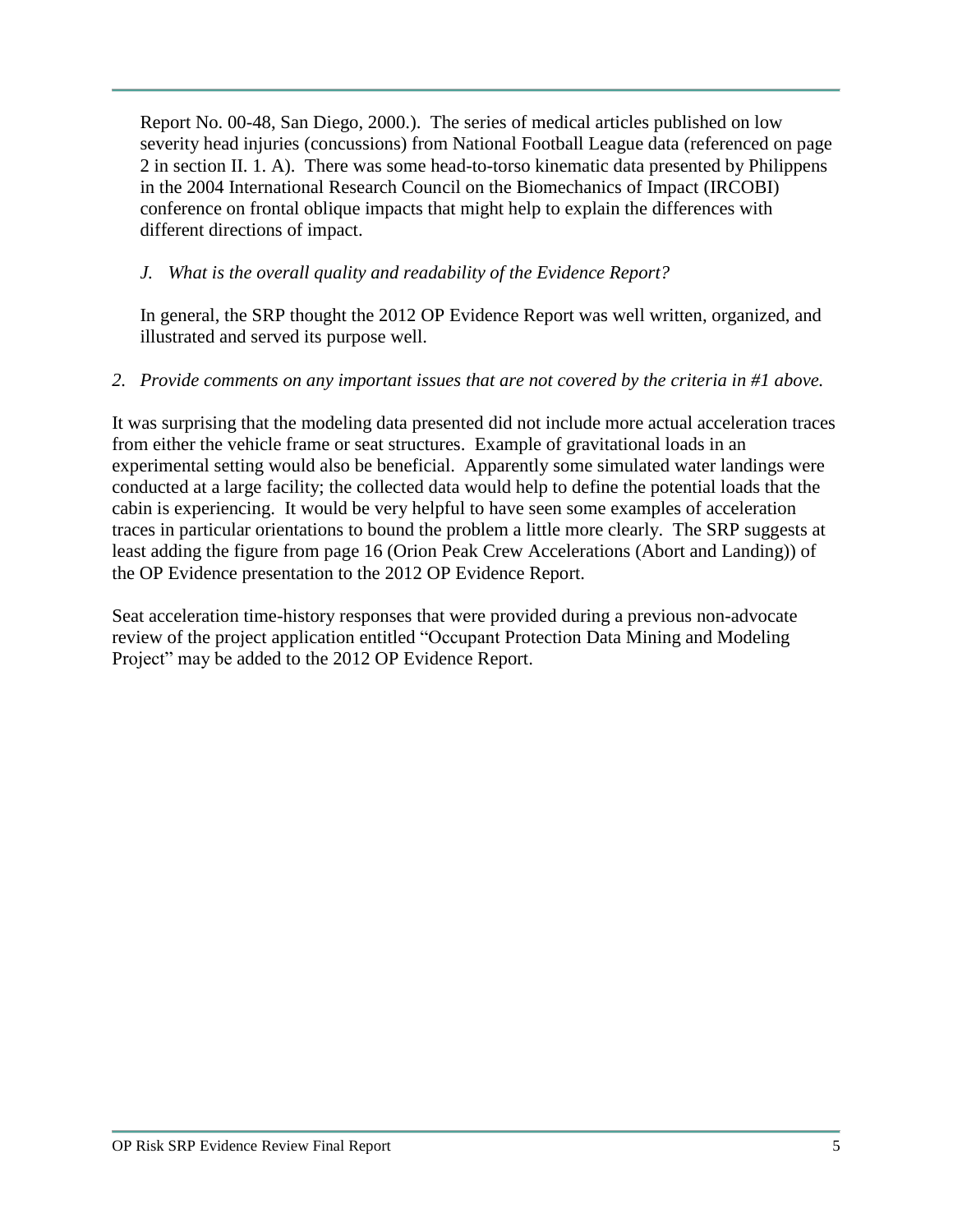# **IV. 2012 Occupant Protection Risk SRP Evidence Review: Statement of Task for the Risk of Injury from Dynamic Loads**

The 2012 Occupant Protection (OP) Risk Standing Review Panel (SRP) is chartered by the Human Research Program (HRP) Chief Scientist to review the evidence base for the Risk of Injury from Dynamic Loads. The 2012 OP Risk SRP will generate a report of their analyses of the OP Evidence Report, including any recommendations on how to improve the OP Evidence Report, and submit it to the HRP Chief Scientist.

In 2008, the Institute of Medicine reviewed NASA's Human Research Program evidence in assessing the Risks identified in NASA's Human Research Program Requirements Document (PRD). The 2012 evidence for the Risk of Injury from Dynamic Loads was not reviewed by the IOM in 2008.

### **The 2012 OP Risk SRP is charged to:**

- 1. Evaluate the 2012 OP Evidence Report based on each of the following criteria:
	- A. Does the Evidence Report provide sufficient evidence that the Risk is relevant to longterm space missions?
	- B. Is the Risk properly stated in the HRP Program Requirements Document (PRD)?
	- C. Is the text of the short description of the Risk provided in the HRP PRD clear?
	- D. Does the evidence make the case for the knowledge-type gaps presented?
	- E. Are there any additional knowledge-type gaps in knowledge that should be considered for this specific Risk?
	- F. Does the Evidence Report address relevant interactions between this Risk and others in the HRP PRD/IRP (Integrated Research Plan, Rev. D)?
	- G. Are the qualifications of the author(s) appropriate for identifying the evidence necessary to characterize the given Risk?
	- H. Is there information from other disciplines that need to be included in the Evidence Report?
	- I. Is the breadth of the cited literature sufficient?
	- J. What is the overall quality and readability of the Evidence Report?
- 2. Provide comments on any important issues that are not covered by the criteria in #1 above.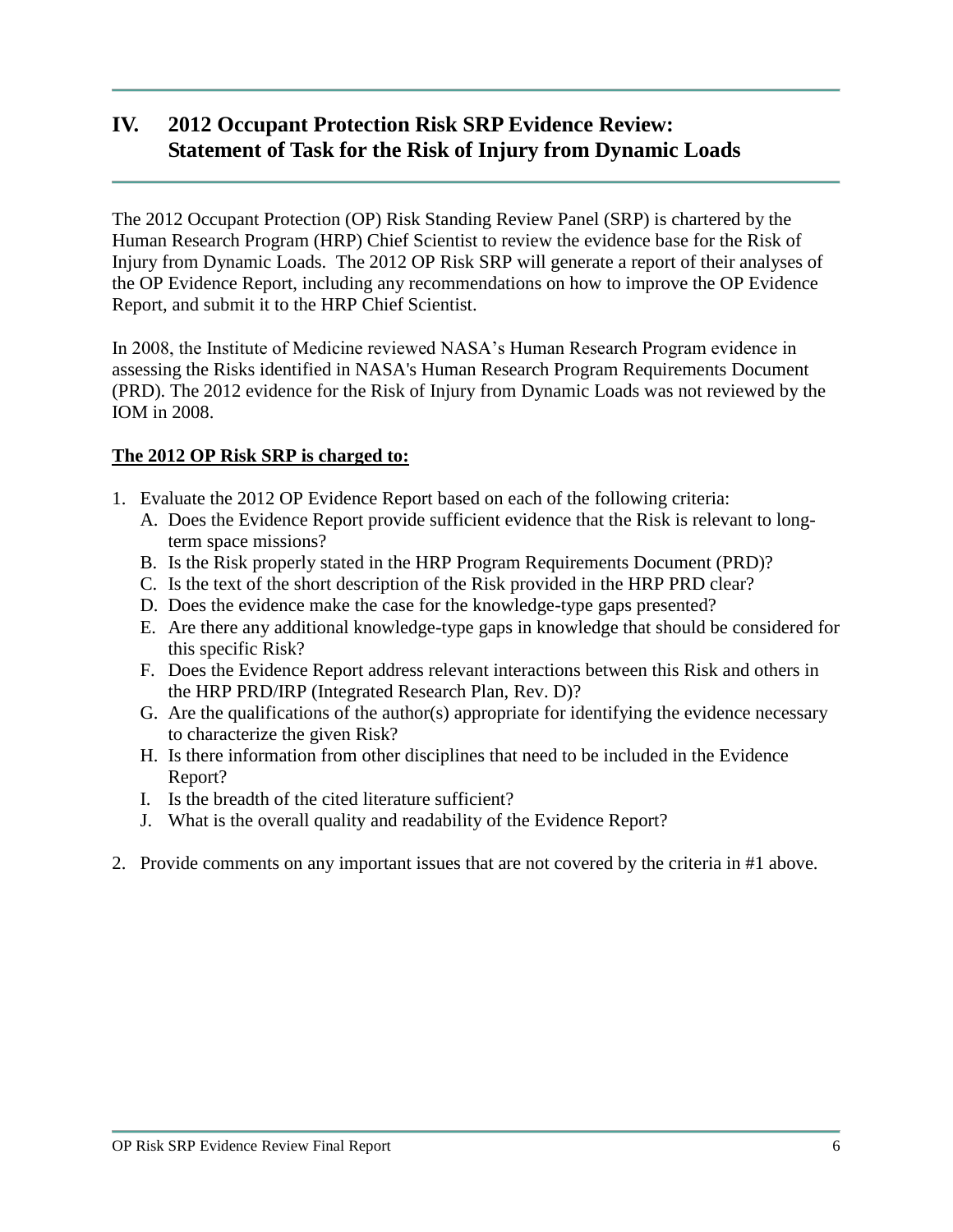#### **Additional information regarding this review:**

- 1. After the 2012 OP Risk SRP members have received the review materials and had the opportunity to look over the documents, the panel members will participate in a conference call to discuss any issues, concerns, and expectations of the review process to start the review prior to the meeting.
	- A. Discuss the 2012 OP Risk SRP Statement of Task and address questions about the SRP process.
	- B. Identify any issues the 2012 OP Risk SRP would like to have answered prior to or during the meeting.
- 2. Attend a meeting at NASA JSC on November 8 9, 2012 to discuss the Evidence Reports with the Human Health Countermeasures (HHC) Element. At this meeting, prepare a draft report that addresses each of the evaluation criteria listed in the panel charge (A-J) including any recommendations on how to improve the Evidence Reports. Debrief the HRP Chief Scientist and a representative from the HHC Element on the salient points that will be included in the final report and specifically the items in the panel charge.
- 3. Prepare a draft final report (within one month of the site visit debrief) that contains a detailed evaluation of the OP Evidence Report specifically addressing items #1 and #2 of the SRP charge. The draft final report will be sent to the HRP Chief Scientist and he will forward it to the appropriate Element for their review. The HHC Element and the HRP Chief Scientist will have 10 business days to review the draft final report and identify any misunderstandings or errors of fact and then provide official feedback to the SRP. The SRP will have 10 business days to address any issues and finalize the 2012 SRP Final Report. The 2012 SRP Final Report will be submitted to the HRP Chief Scientist and copies will be provided to the HHC Element that sponsors the OP discipline and also made available to the other HRP Elements. The 2012 SRP Final Report will be made available on the Human Research Roadmap public website [\(http://humanresearchroadmap.nasa.gov/\)](http://humanresearchroadmap.nasa.gov/).